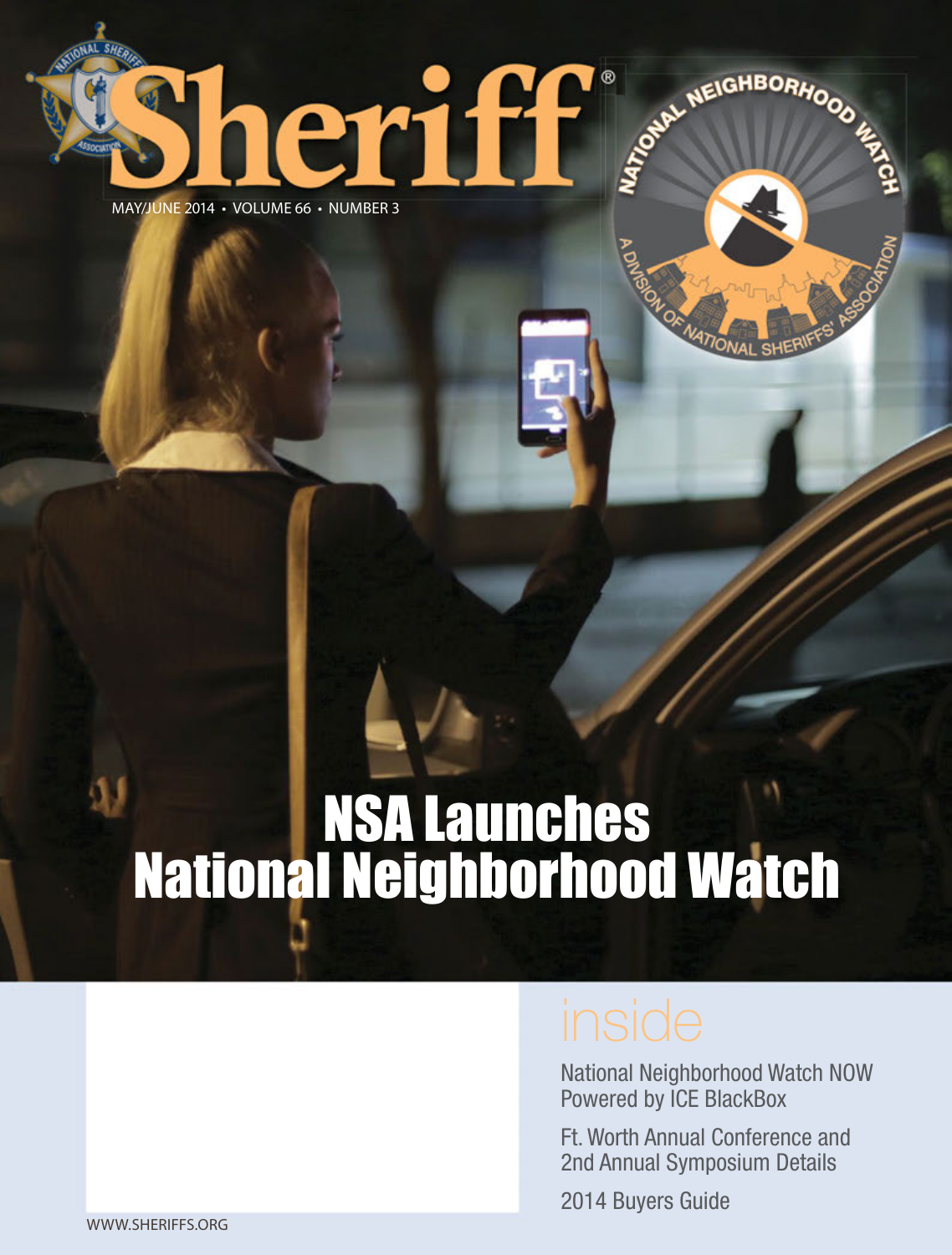## **Sheriffs Working on New Alarm Standards – More Arrests/Fewer False Alarms**

By Keith Jentoft, Videofied

Sheriffs are taking a proactive role in driving alarm technology to make more arrests with the **Partnership for**  Priority Video Alarm Response (PPVAR). This public/ private has brought together law enforcement, the alarm industry and the insurers to create new alarm standards and best practices to maximize the value of video alarms as a "force multiplier" in the battle against property crime. Video technology has made sheriffs more effective and permeated law enforcement with thousands of cameras installed in vehicles, jails, public buildings and other areas of interest. Affordable video alarms are simply the next logical step in using cameras to protect the commercial property and homes of our citizens. Sheriffs have already successfully deployed video alarm systems and they are making arrests in some difficult cases. A recent *Sheriff Magazine* case study covered how wireless video alarms used by, "the Napa County Sheriff's Office broke up an organized gang that had targeted the thousands of solar panels installed in Napa Valley's wineries. Things had reached an epidemic with twelve wineries hit with over \$400,000 in losses." With the costs coming down, video alarms are now migrating into homes and businesses and becoming a mainstream option to fight crime. Immediate past NSA president, Sheriff Larry Amerson, has created policies encouraging the use of video alarms in Calhoun County, "We believe that video verified alarms offer enhanced protection to you and help us in our efforts to keep Calhoun County citizens safe and protect their property." What is the relevance of this comment?> Video alarm technology has been on the NSA's radar for some time and sheriffs are now helping create the new alarm standards to make more arrests and reduce false alarms.

Traditional alarm standards have historically been developed without input from law enforcement and false alarm problems continue to tax declining law enforcement resources. While false alarm reduction tools such as ECV and cross-zoning are reducing false police dispatches, they do not provide true alarm verification. There is a growing desire from law enforcement to move beyond "false alarm avoidance" and use audio and video to verify a "crime in progress" and make more arrests. The PPVAR brings law enforcement and the alarm industry together and includes representatives from both sheriff's offices and police departments. The goal of the PPVAR standards effort is to create and formalize

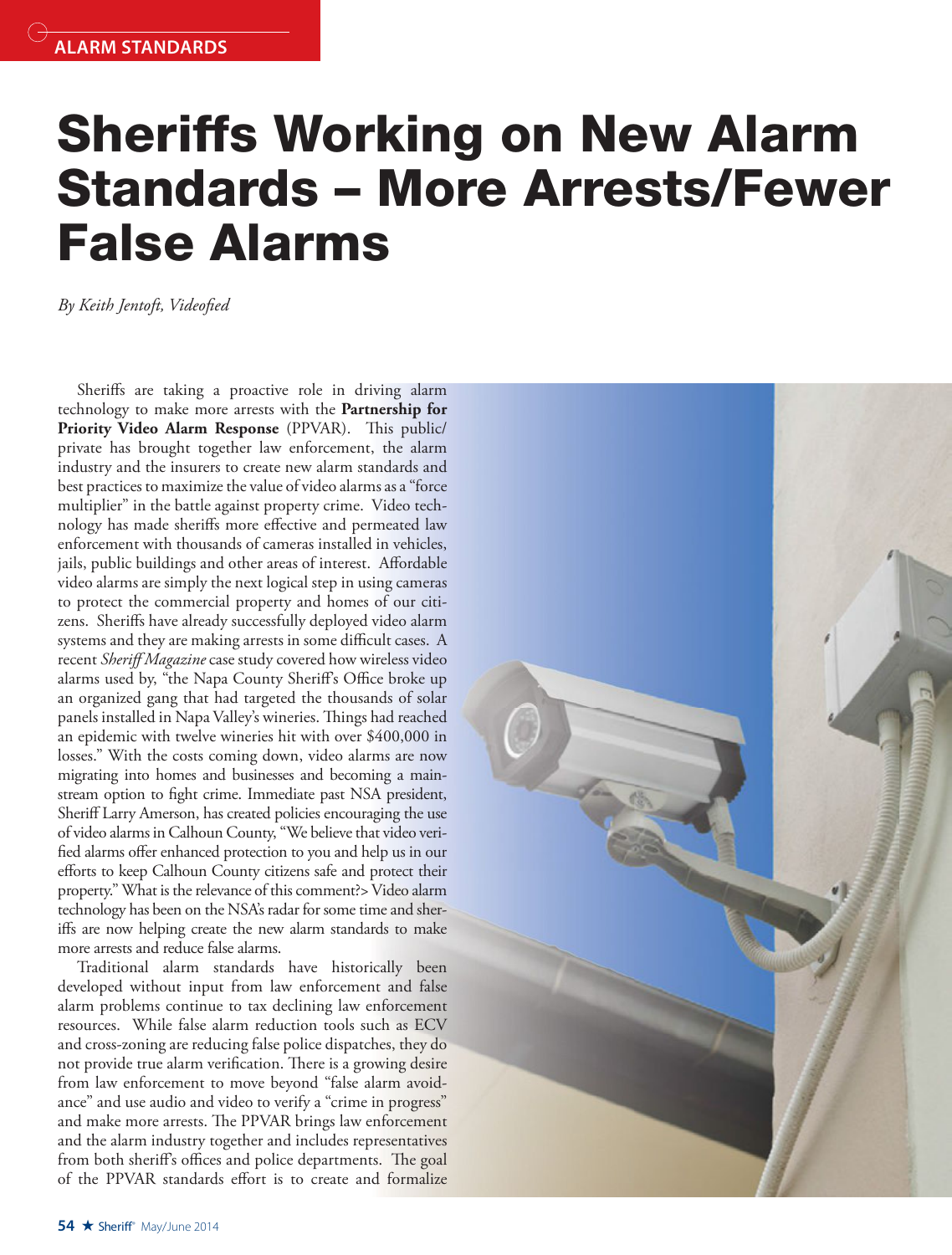### **PPVAR SESSION #1 - Law Enforcement, Insurance and UL** *Text Screen Intro with YouTube link*

- Video 1 of 14 Don Young, CIO, Protection 1, President of PPVAR. Steve Walker, VP Stanley Security, VP of PPVAR. Length = 5:55: https://www.youtube.com/watch?v=9MoCdWZW4G0
- Video 2 of 14 James Hughes,Texas Crime Commission. Length = 4:05: https://www.youtube.com/ watch?v=NH0RrX1nZ08
- Video 3 of 14 Sheriff Paul Fitzgerald, Immediate Past President of National Sheriffs Assn. Length = 7:33: https://www. youtube.com/watch?v=RlPyfFuPyNQ
- Video 4 of 14 -Commander Scott Edson Los Angeles Sheriffs Dept. Length = 6:02: https://www.youtube.com/ watch?v=6hgv\_q4yMcc
- Video 5 of 14 Fred Lohmann, National Insurance Crime Bureau. Length = 8:26: https://www.youtube.com/ watch?v=0Etnu8hyjGE
- Video 6 of 14 Anthony Canale, Verisk Crime Analytics. Length = 7:51: https://www.youtube.com/ watch?v=VvBWDoXfEvE
- Video 7 of 14 Steve Schmitt, Underwriters Laboratories. Length = 3:30: https://www.youtube.com/ watch?v=VC4B0HS99D8
- Video 8 of 14 Questions from the Audience. Length = 19:11: https://www.youtube.com/watch?v=9J1UsqMv9mo

### **PPVAR SESSION #2 - Westec, CMS, Honeywell, Imperial Capital, Pritchard** *Text Screen Intro with YouTube link*

- Video 9 of 14 Chuck Moeling, Interface Security Systems. Length = 7:23: http://www.youtube.com/watch?v=3aMxh2FGZw&feature=youtu.be
- Video 10 of 14 Tony Wilson President of Criticom Monitoring Services. Length = 4:01: http://www.youtube.com/watch ?v=Gb1EdlvdpBQ&feature=youtu.be
- Video 11 of 14 Scott Harkins, Honeywell Security Products, Americas. Length = 10:06: http://www.youtube.com/ watch?v=v-zsVY\_ykis&feature=youtu.be
- Video 12 of 14 John Mack, Imperial Capital. Length = 11:12: https://www.youtube.com/watch?v=ps8uYhfXtco&feature=y outu.be
- Video 13 of 14 Eric Pritchard, Kleinbard Bell & Brecker LLP. Length = 8:22: https://www.youtube.com/watch?v=Qk6wtj4 7m08&feature=youtu.be
- Video 14 of 14 Questions from Audience. Length = 11:32: https://www.youtube.com/watch?v=ZpH2eb6WHtQ&feature=yo utu.be